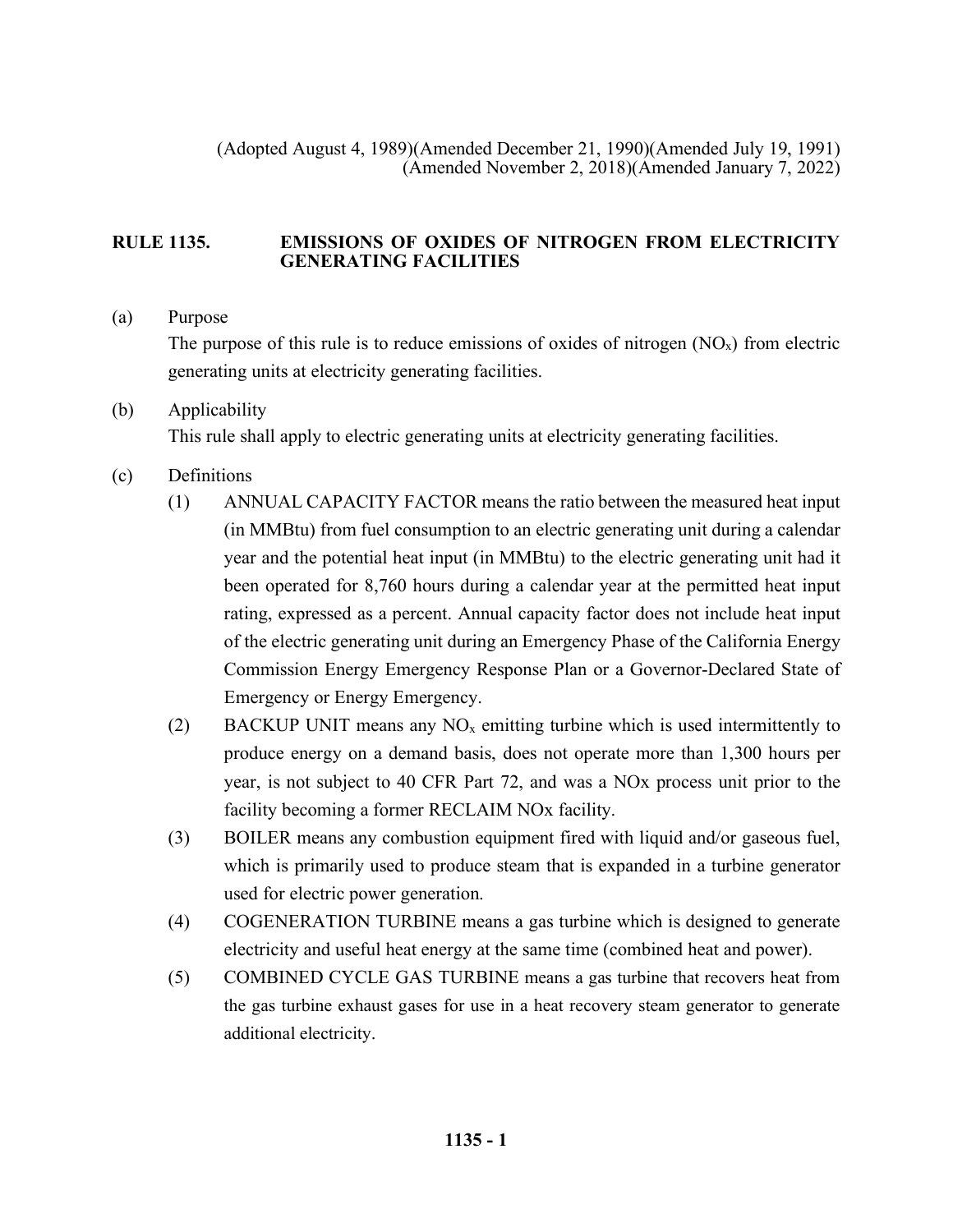- (c) (6) DAILY means a calendar day starting at 12 midnight and continuing through 11:59 p.m.
	- (7) DUCT BURNER means a device located in the heat recovery steam generator of a gas turbine that combusts fuel and adds heat energy to the turbine exhaust to increase the output of the heat recovery steam generator.
	- (8) ELECTRIC GENERATING UNIT means a boiler that generates electric power, a gas turbine that generates electric power with the exception of cogeneration turbines, or a diesel internal combustion engine that generates electric power and is located on Santa Catalina Island with the exception of emergency internal combustion engines and portable engines registered under the California Air Resources Board Statewide Portable Equipment Registration Program (PERP).
	- (9) ELECTRICITY GENERATING FACILITY means a facility that is owned or operated by an investor-owned electric utility or a publicly owned electric utility and has one or more electric generating units; or has electric generating units with a combined generation capacity of 50 megawatts or more of electrical power for distribution in the state or local electrical grid system. Electricity generating facility does not include facilities subject to South Coast AQMD Rule 1109.1 – Emissions of Oxides of Nitrogen from Petroleum Refineries and Related Operations, South Coast AQMD Rule 1150.3 – Emissions of Oxides of Nitrogen from Combustion Equipment at Landfills, or South Coast AQMD Rule 1179.1 – Emission Reductions from Combustion Equipment at Publicly Owned Treatment Works Facilities.
	- (10) EMISSION CAP is calculated as the total daily  $NO<sub>x</sub>$  emissions in pounds from all boilers at an electricity generating facility, expressed in pounds of  $NO<sub>x</sub>$ .
	- (11) EMISSION RATE is calculated as the total daily  $NO<sub>x</sub>$  emissions in pounds from all boilers at an electricity generating facility, divided by the total daily net electric power generated and/or obtained in Megawatt-Hours from all boilers at an electricity generating facility, expressed in pounds of  $NO<sub>x</sub>$  per Megawatt-Hour.
	- (12) FORCE MAJEURE NATURAL GAS CURTAILMENT means:
		- (A) An interruption in natural gas service due to unavoidable or unforeseeable failure, malfunction, or natural disaster, not resulting from an intentional or negligent act or omission on the part of the owner or operator of an electric generating unit; or
		- (B) A supply restriction resulting from the application of a California Public Utilities Commission priority allocation system of Southern California Gas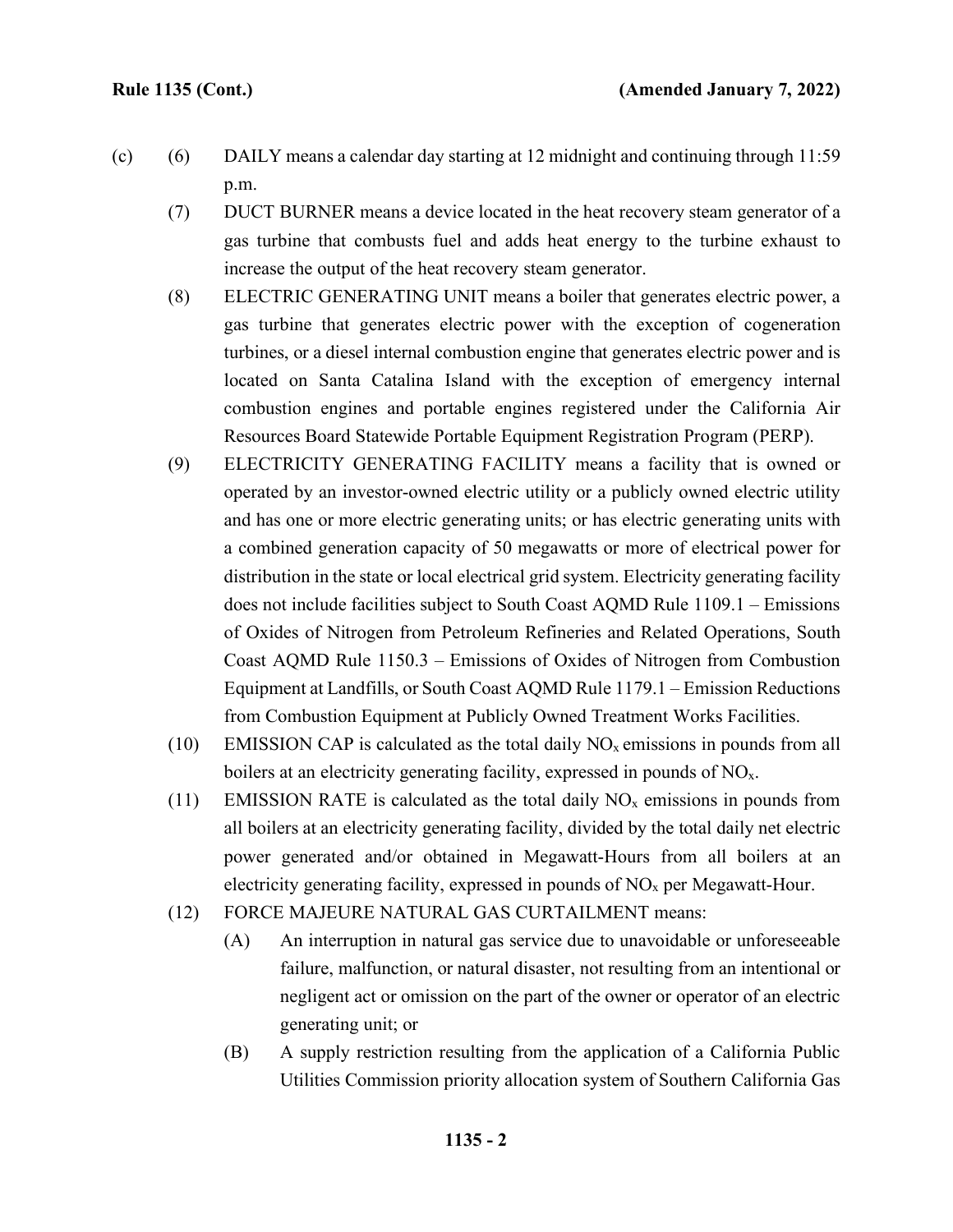Company Tariff Rule 23, such that the daily fuel needs of an electric generating unit cannot be met with the natural gas available.

- (c) (13) FORMER RECLAIM NO<sub>x</sub> FACILITY means a facility or any of its successors that was in the NOx Regional Clean Air Incentives Market (RECLAIM) as of January 5, 2018, as established in Regulation XX – Regional Clean Air Incentives Market (RECLAIM) (Regulation XX), that has received a final determination notification, and is no longer in the NOx RECLAIM program.
	- (14) INTERNAL COMBUSTION ENGINE means a reciprocating type engine in which the combustion of a fuel occurs with an oxidizer (usually air) in a combustion chamber to produce mechanical energy.
	- (15) INVESTOR-OWNED ELECTRIC UTILITY means a business organization managed as a private enterprise that operates electric generating unit(s) for electric power distribution primarily in the grid system overseen by the California Public Utilities Commission.
	- (16) NON-RECLAIM NO<sub>x</sub> FACILITY means a facility or any of its successors that was not in the NOx RECLAIM as of January 5, 2018, as established in Regulation XX.
	- (17) OXIDES OF NITROGEN  $(NO<sub>x</sub>)$  EMISSIONS means the sum of nitric oxides and nitrogen dioxides emitted, collectively expressed as nitrogen dioxide emissions.
	- (18) PUBLICLY OWNED ELECTRIC UTILITY means a special-purpose district or other jurisdiction, including municipal districts or municipalities, that operates electric generating unit(s) for electric power distribution, either partially or totally, to residents of that district or jurisdiction.
	- (19) RECLAIM  $NO<sub>x</sub>$  FACILITY means a facility or any of its successors that is in the NOx RECLAIM as of January 5, 2018, as established in Regulation XX and is still in RECLAIM on the relevant date.
	- (20) SHUTDOWN is as defined in South Coast AQMD Rule 429.2 Startup and Shutdown Exemption Provisions for Oxides of Nitrogen from Electricity Generating Facilities (Rule 429.2).
	- (21) SIMPLE CYCLE GAS TURBINE means any stationary combustion turbine that does not recover heat from the combustion turbine exhaust gases to heat water or generate steam.
	- (22) STARTUP is as defined in South Coast AQMD Rule 429.2.
	- (23) TUNING means adjusting, optimizing, rebalancing, or other similar operations to an electric generating unit or an associated control device or as otherwise defined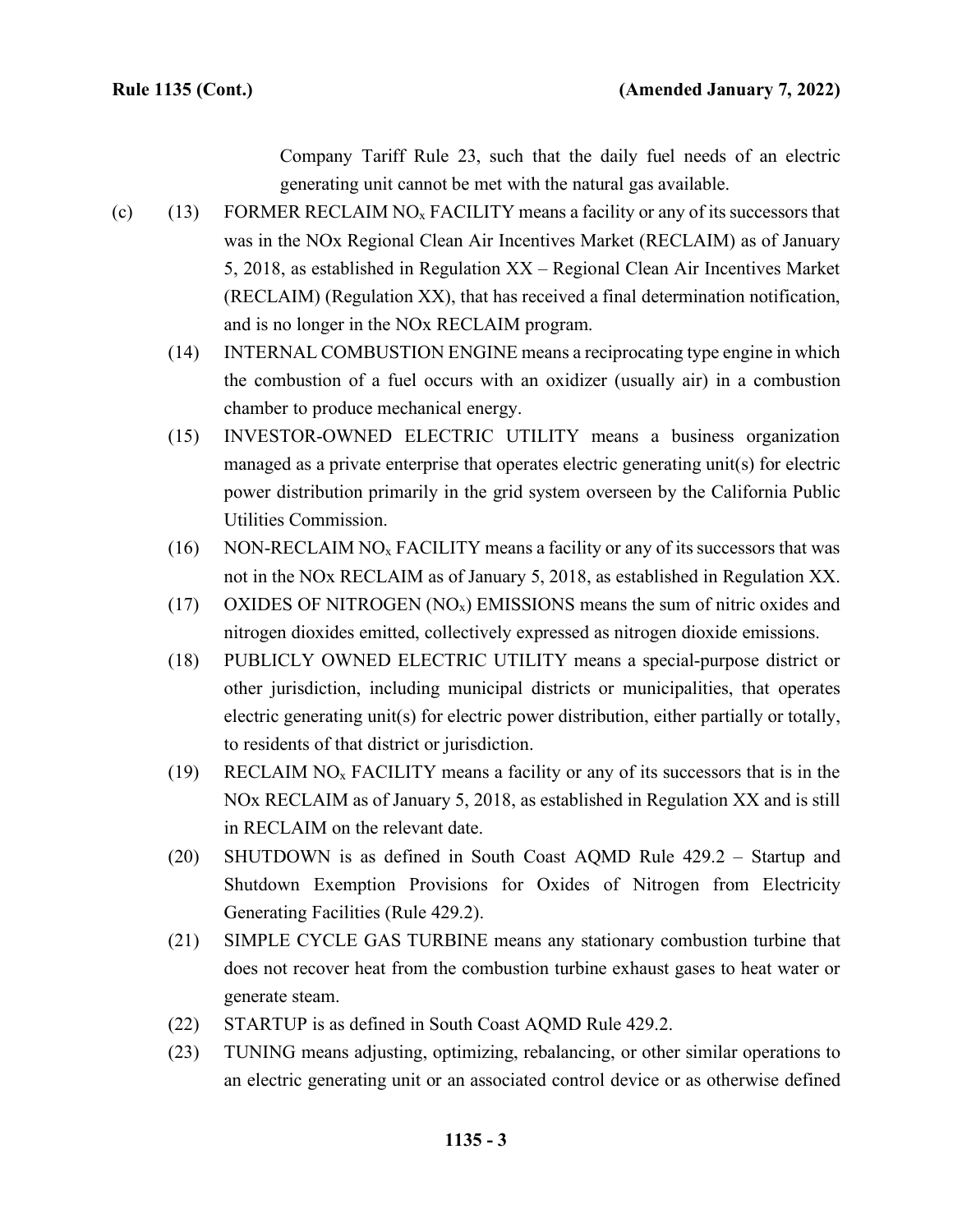in the Permit to Operate. Tuning does not include normal operations to meet load fluctuations.

- (d) Emissions Limits
	- (1) Emission Limits for Boilers and Gas Turbines

On and after January 1, 2024, the owner or operator of an electricity generating facility shall not operate a boiler or gas turbine in a manner that exceeds the  $NO<sub>x</sub>$ emission limits listed in Table 1: Emission Limits for Boilers and Gas Turbines, where:

- (A) Boilers and gas turbines for which the owner or operator has applied for Permits to Construct after November 2, 2018 shall average the  $NO<sub>x</sub>$ emission limits in Table 1 over a 60-minute rolling average.
- (B) Boilers and gas turbines installed or for which the owner or operator has applied for Permits to Construct prior to November 2, 2018 shall:
	- (i) Average the  $NO<sub>x</sub>$  emission limits in Table 1 over a 60-minute rolling average; or
	- (ii) Retain the averaging time requirements specified in the Permit to Operate as of November 2, 2018.

| <b>Equipment Type</b>                                           | $NOx$ (ppmv)                | Oxygen<br>Correction<br>$(\%$ , dry) |
|-----------------------------------------------------------------|-----------------------------|--------------------------------------|
| <b>Boiler</b>                                                   |                             | 3                                    |
| Combined Cycle Gas Turbine and<br><b>Associated Duct Burner</b> | $\mathcal{D}_{\mathcal{L}}$ | 15                                   |
| Simple Cycle Gas Turbine                                        | 2.5                         | 15                                   |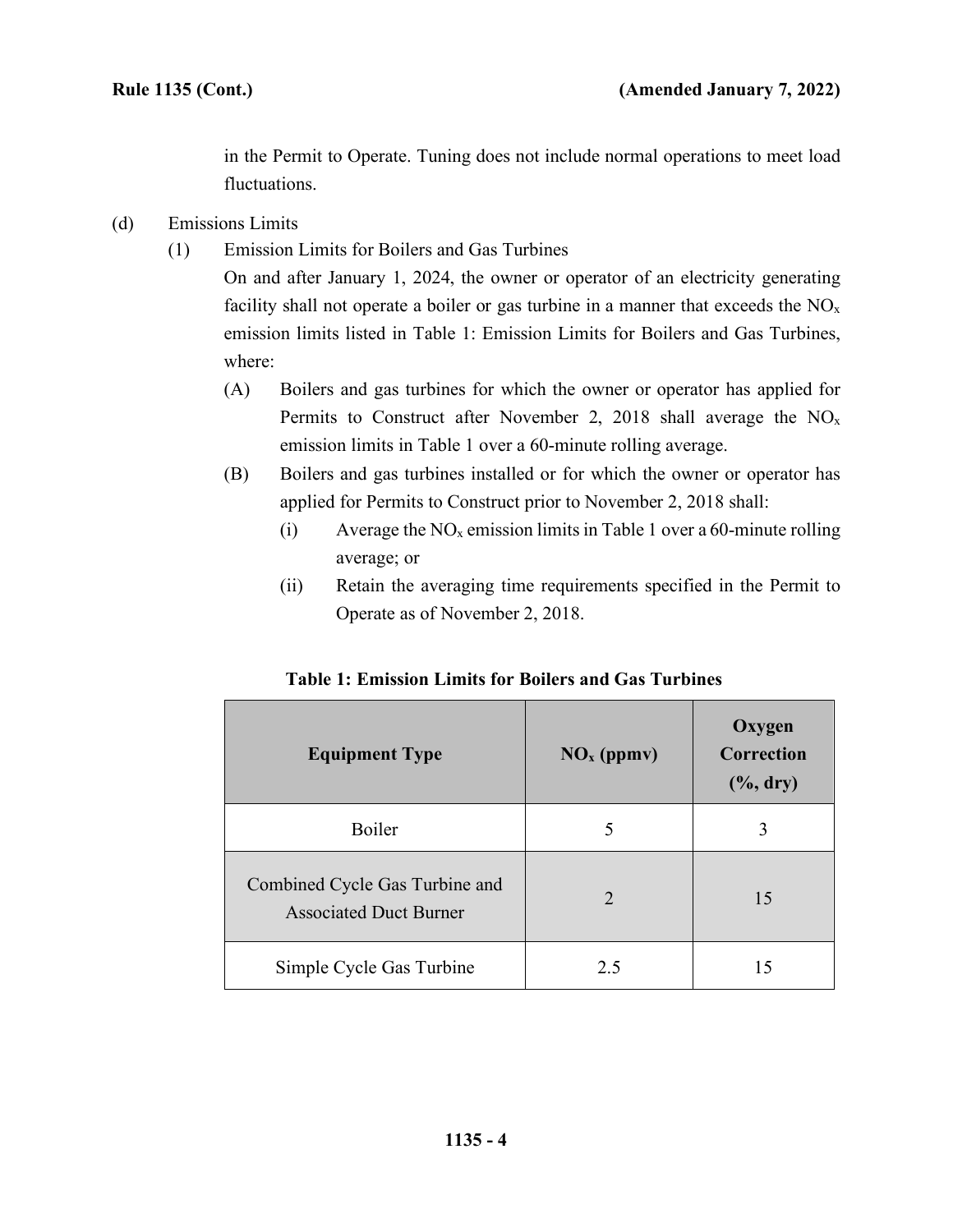- (d) (2) Electric Generating Units Located on Santa Catalina Island The owner or operator of an electricity generating facility located on Santa Catalina Island with diesel internal combustion engines shall:
	- (A) By January 1, 2024, meet a mass emission limit from all electric generating units of 50 tons of NOx annually, including mass emissions from startups and shutdowns;
	- (B) Not install any new diesel internal combustion engines after January 1, 2024. A diesel internal combustion engine undergoing reconstruction as defined in 40 CFR Part 60.15 or Rule 1470 – Requirements for Stationary Diesel-Fueled Internal Combustion and Other Compression Ignition Engines shall not be considered as a new diesel internal combustion engine installation for the purposes of this subparagraph;
	- (C) By January 1, 2025, meet a mass emission limit from all electric generating units of 45 tons of NOx annually, including mass emissions from startups and shutdowns; and
	- (D) On and after January 1, 2026, meet a mass emission limit from all electric generating units of 13 tons of  $NO<sub>x</sub>$  annually, including mass emissions from startups and shutdowns.
	- (3) Emissions Limits for Diesel Internal Combustion Engines
		- (A) The owner or operator of an electricity generating facility located on Santa Catalina Island shall not operate a new diesel internal combustion engine that is installed to meet the mass emission limits specified in subparagraphs  $(d)(2)(A)$ ,  $(d)(2)(C)$  and  $(d)(2)(D)$  in a manner that exceeds the NO<sub>x</sub>, carbon monoxide, volatile organic compounds, and particulate matter emissions limits listed in Table 2: Emissions Limits for Diesel Internal Combustion Engines.
		- (B) Diesel internal combustion engines installed prior to November 2, 2018 may retain the averaging time requirements specified in the Permit to Operate as of November 2, 2018.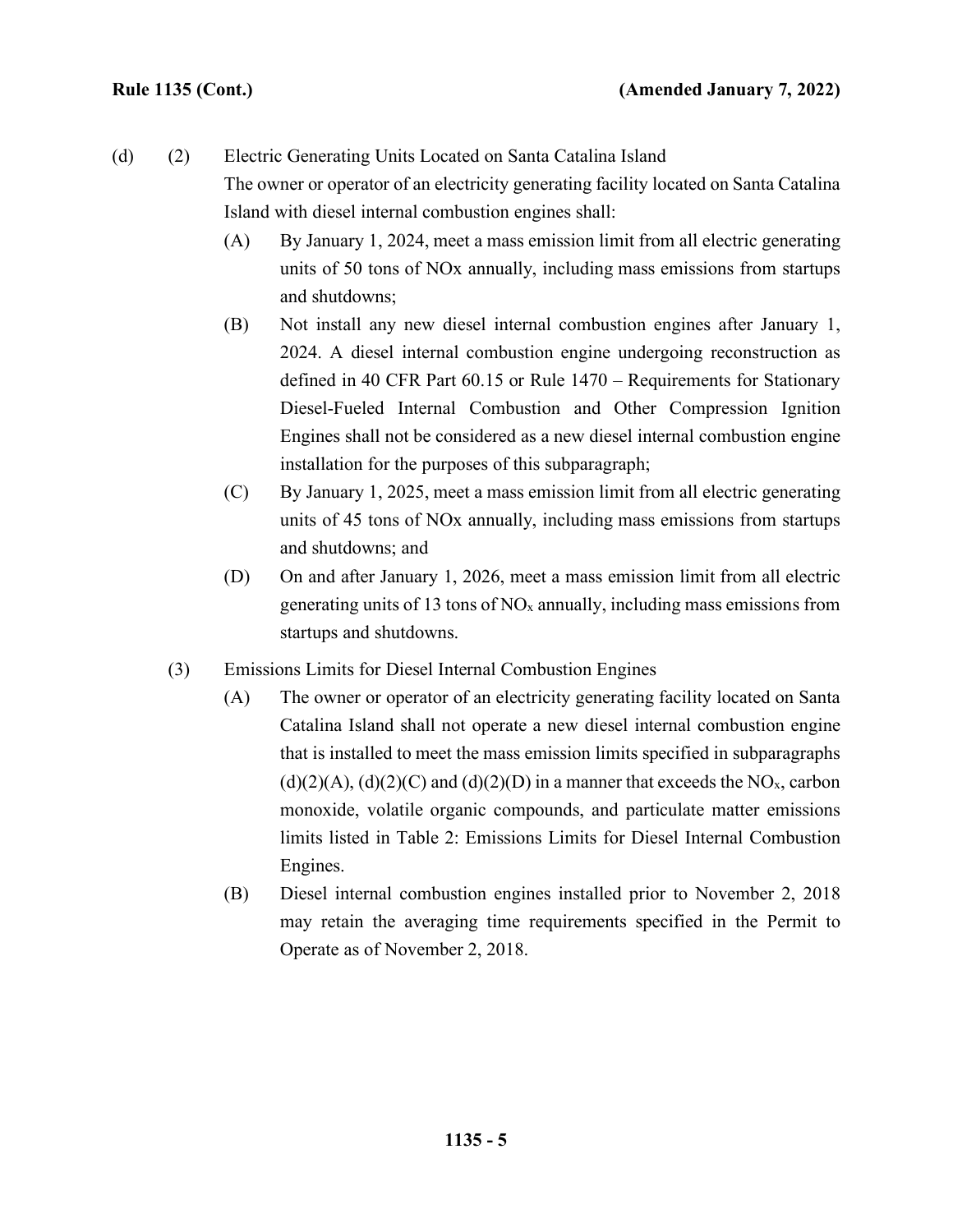| $\overline{\mathrm{NO_x (ppmv)}^1}$ | Carbon<br><b>Monoxide</b><br>$(ppmv)^2$ | <b>Volatile</b><br>Organic<br><b>Compounds</b><br>$(ppmv)^3$ | Particulate<br><b>Matter</b><br>$(lbs/MMbtu)^4$ |
|-------------------------------------|-----------------------------------------|--------------------------------------------------------------|-------------------------------------------------|
| 45                                  | 250                                     | 30                                                           | 0.0076                                          |

**Table 2: Emissions Limits for Diesel Internal Combustion Engines**

 $1 -$ Corrected to 15% oxygen on a dry basis and averaged over a three-hour rolling average using hourly averages computed in accordance with South Coast Rule 218.3 – Continuous Emission Monitoring System: Performance Specifications (Rule 218.3).

- $2 -$  Corrected to 15% oxygen on a dry basis and averaged over 15 minutes
- $3 -$  Measured as carbon, corrected to 15% oxygen on a dry basis, and averaged over sampling time required by the test method
- $4 -$  Applies to both filterable and condensable particulate matter

## (d) (4) Time Extension

- (A) The owner or operator of an electricity generating facility on Santa Catalina Island may submit a request to the Executive Officer for a time extension of up to three years to meet the mass emission limit specified in subparagraph  $(d)(2)(D)$  provided the owner or operator:
	- (i) Submits the request to the Executive Officer at least 365 days before the compliance deadline specified in subparagraph  $(d)(2)(D)$ ; and
	- (ii) The request includes:
		- (A) Identification of the electric generating units for which a time extension is needed;
		- (B) The reason(s) a time extension is needed;
		- (C) Progress of replacing or retrofitting the electric generating units;
		- (D) A description of the technology or technologies that will be used to achieve the mass emission limit; and
		- (E) The length of time requested.
- (B) The Executive Officer will approve or disapprove the request for a time extension. Approval or disapproval will be based on the following criteria: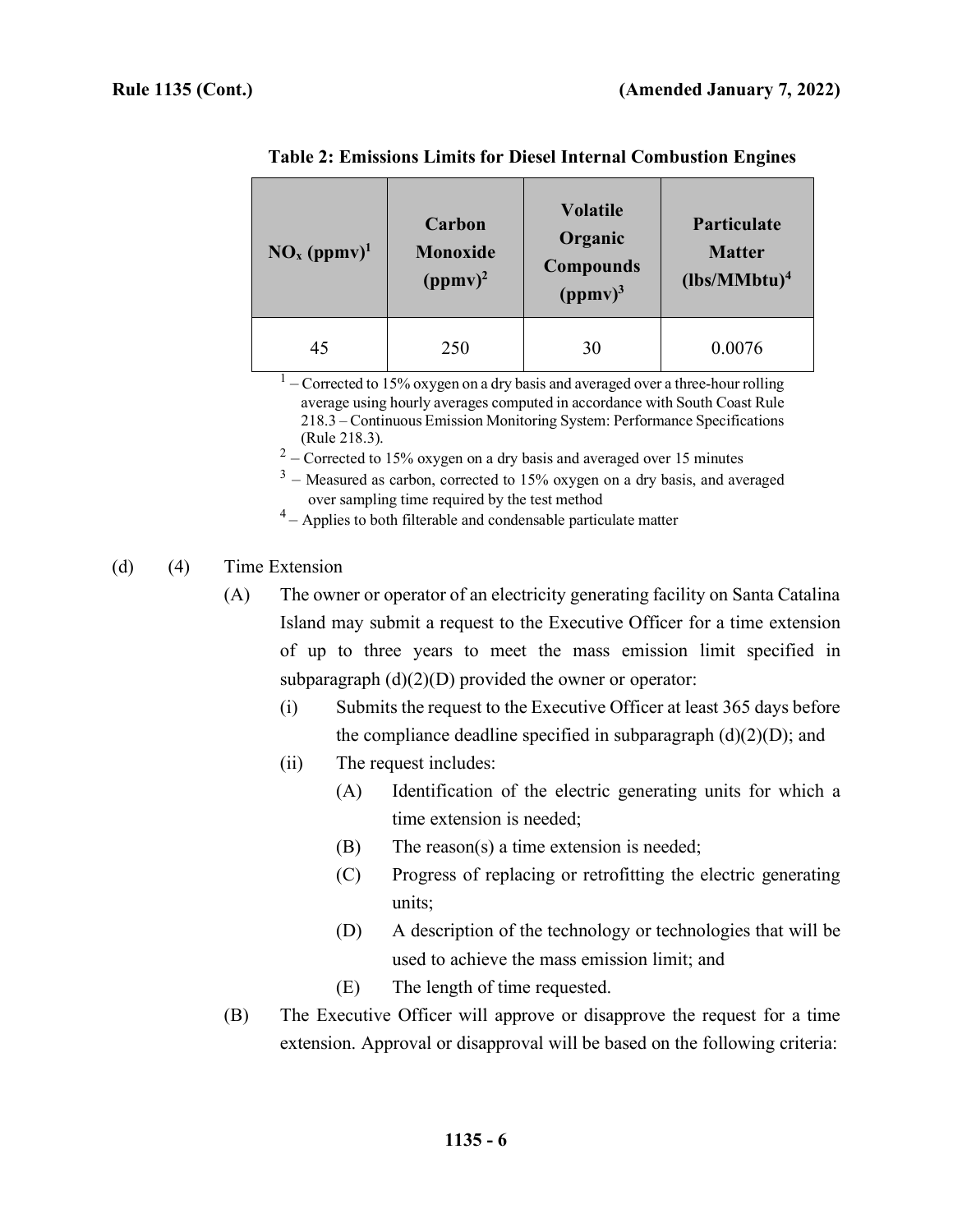- (d) (4) (B) (i) The owner or operator prepared the request for a time extension in compliance with subparagraph  $(d)(4)(A)$ ; and
	- (ii) The owner or operator provided sufficient details identifying the reason(s) a time extension is needed that demonstrates to the Executive Officer that there are extenuating circumstances that necessitate additional time to complete implementation. Such a demonstration may include, but is not limited to, providing detailed schedules, engineering designs, construction plans, land acquisition contracts, permit applications, and purchase orders.
	- (C) If the Executive Officer approves the request for a time extension, the owner or operator shall pay a mitigation fee within 30 days of the date of approval. The mitigation fee shall be \$100,000/year, or any portion of a year, after the compliance date specified in subparagraph (d)(2)(D).
	- (5) Startup, Shutdown, and Tuning Requirements The  $NO<sub>x</sub>$  emission limits in Table 1 and the  $NO<sub>x</sub>$ , carbon monoxide, and volatile organic compounds emissions limits in Table 2 shall not apply during startup and shutdown, pursuant to Rule 429.2, or tuning, if limitations for duration and number of tunings are included in the Permit to Operate.
	- (6) City of Glendale
		- (A) Until compliance with the provisions pursuant to paragraph  $(d)(1)$  is achieved, the City of Glendale or any of its successors, shall not operate its boilers unless at least one of the following is met:
			- (i) Emission rate of 0.20 pounds of  $NO_x$  per net Megawatt-Hour.  $NO_x$ emissions during startups and shutdowns of boilers, up to a maximum of 12 hours for each event, shall not be included in the determination of the emissions rate if five or fewer boilers are in operation during this period; or
			- (ii) Emission cap of 390 pounds of  $NO<sub>x</sub>$  per day.
		- (B) Until compliance with paragraph  $(d)(1)$  is achieved, the City of Glendale shall not emit total quantities of  $NO<sub>x</sub>$  from all boilers in excess of 35 tons of  $NO<sub>x</sub>$  per calendar year. If Grayson combined cycle gas turbine Unit 8BC cannot produce electricity because of a breakdown for 30 continuous days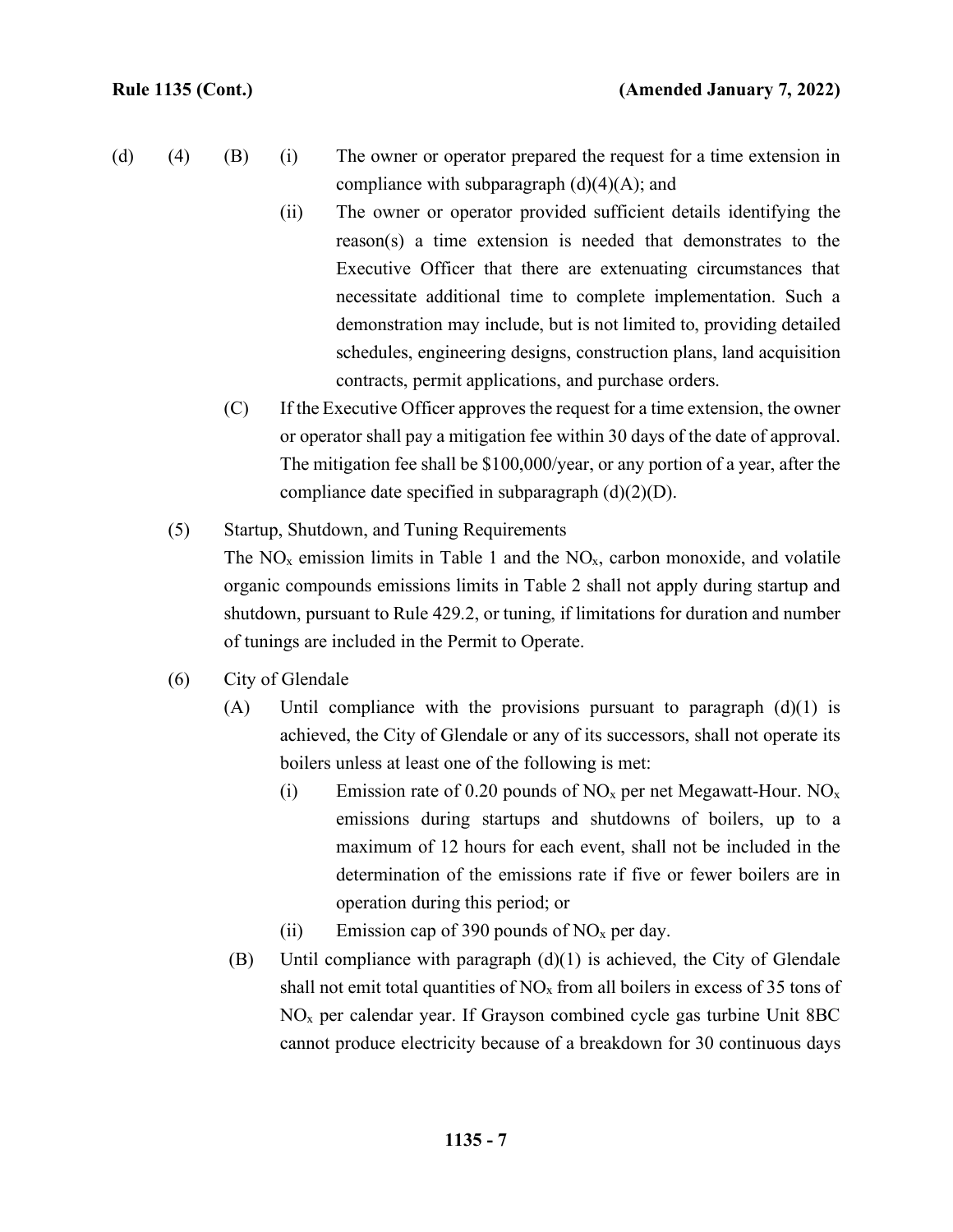or more, the annual  $NO<sub>x</sub>$  emissions limit shall be increased by 65 pounds per day, up to a maximum of 41 tons per year.

- (d) (6) (C) A violation of any requirement specified in subparagraph  $(d)(6)(A)$  or  $(d)(6)(B)$  shall constitute a violation of this rule for every applicable unit operating during the exceedance period.
	- (7) On or before July 1, 2022, the owner or operator of a RECLAIM  $NO<sub>x</sub>$  facility or former RECLAIM  $NO<sub>x</sub>$  facility, excluding the owner or operator of an electricity generating facility on Santa Catalina Island, shall submit an application for a change of permit conditions to reconcile their permit(s) with Rule 1135.
	- (8) On or before January 1, 2023, the owner or operator of an electricity generating facility on Santa Catalina Island shall submit an application for a change of permit conditions to reconcile their permit(s) with Rule 1135 or for a Permit to Construct(s) to comply with paragraphs  $(d)(2)$  and  $(d)(3)$ .
	- (9) On or before January 1, 2023, the owner or operator a non-RECLAIM  $NO<sub>x</sub>$  facility shall submit an application for a change of permit conditions to reconcile their permit(s) with Rule 1135.
- (e) Monitoring, Recordkeeping, and Reporting
	- (1) RECLAIM  $NO<sub>x</sub>$  Facility

The owner or operator of each RECLAIM  $NO<sub>x</sub>$  facility subject to Rule 1135 shall comply with South Coast AQMD Rule 2012 – Requirements for Monitoring, Reporting, and Recordkeeping for Oxides of Nitrogen  $(NO<sub>x</sub>)$  Emissions to demonstrate compliance with the  $NO<sub>x</sub>$  emission limits of this rule.

(2) Former RECLAIM  $NO_x$  and Non-RECLAIM  $NO_x$  Facilities The owner or operator of each former  $RECLAIM NO<sub>x</sub>$  facility and non- $RECLAIM$  $NO<sub>x</sub>$  facility, shall comply with South Coast AQMD Rule 218 – Continuous Emission Monitoring, South Coast AQMD Rule 218.1 – Continuous Emission Monitoring Performance Specifications, South Coast AQMD Rule 218.2 – Continuous Emission Monitoring System: General Provisions, South Coast AQMD Rule 218.3 – Continuous Emission Monitoring System: Performance Specifications, and 40 CFR Part 75 to demonstrate compliance with the  $NO<sub>x</sub>$ emission limits of this rule.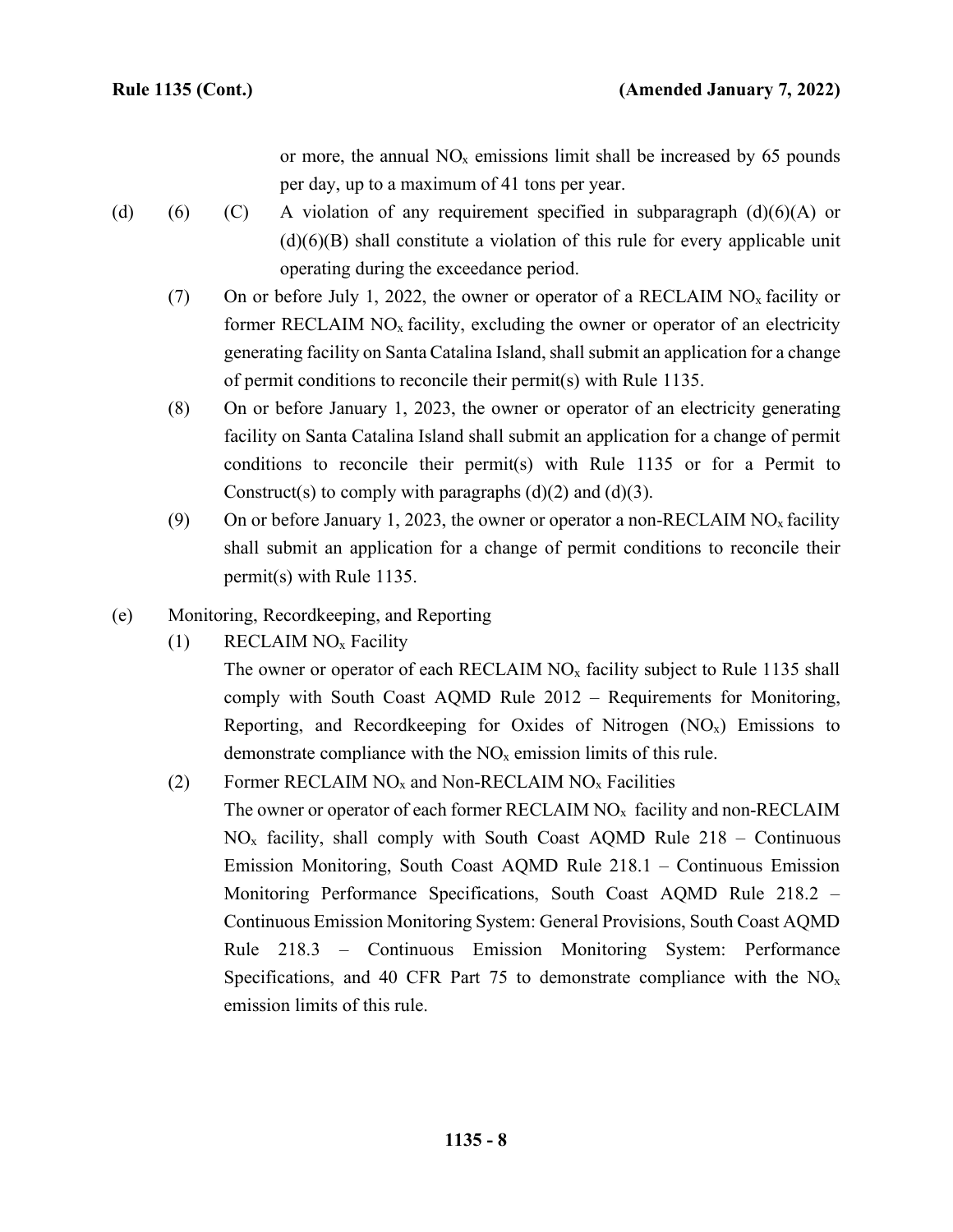## (e) (3) Backup Units

Until July 1, 2026, the owner or operator of a backup unit is not subject to paragraph (e)(2), provided that the owner or operator, for each backup unit:

- (A) Install, maintain, and operate a totalizing fuel meter or any device approved by the Executive Officer to be equivalent in accuracy, reliability, reproducibility, and timeliness, to measure quarterly fuel usage;
- (B) Conduct annual source testing to demonstrate compliance with the  $NO<sub>x</sub>$ emission limits as specified on the Permit to Operate according to South Coast AQMD Method 100.1 – Instrumental Analyzer Procedures for Continuous Gaseous Emission Sampling, South Coast AQMD Method 7.1 – Determination of Nitrogen Oxide Emissions from Stationary Sources, U.S. EPA Method 20 – Nitrogen Oxides from Stationary Gas Turbines; or U.S. EPA Method 7E – Nitrogen Oxide - Instrumental Analyzer;
- (C) Conduct the initial source test pursuant to subparagraph  $(e)(3)(B)$  within six months from the time the facility becomes a former RECLAIM  $NO<sub>x</sub>$  facility or within one year from the date of the last source test, whichever is later;
- (D) Submit a source test protocol to the Executive Officer for written approval at least 60 days before the scheduled date of the source test(s) required in subparagraphs  $(e)(3)(B)$  and  $(e)(3)(C)$ . The source test protocol shall include the following:
	- (i) Brief descriptions of the unit to be tested and process;
	- (ii) Operating conditions under which the test(s) will be conducted;
	- (iii) Planned sampling parameters, including a process schematic diagram showing the ports and sampling locations, with the dimensions of ducts and stacks at the sampling locations and distances of flow disturbances from the sampling locations;
	- (iv) Brief description of test, sampling, and analytical methods used to measure pollutant, temperature, flow rates, and moisture;
	- (v) Description of calibration and quality assurance procedures; and
	- (vi) Information on equipment, logistics, personnel, and other resources necessary to conduct an efficient and coordinated source test;
- (E) In lieu of subparagraph (e)(3)(D), a previously approved source test protocol may be used if: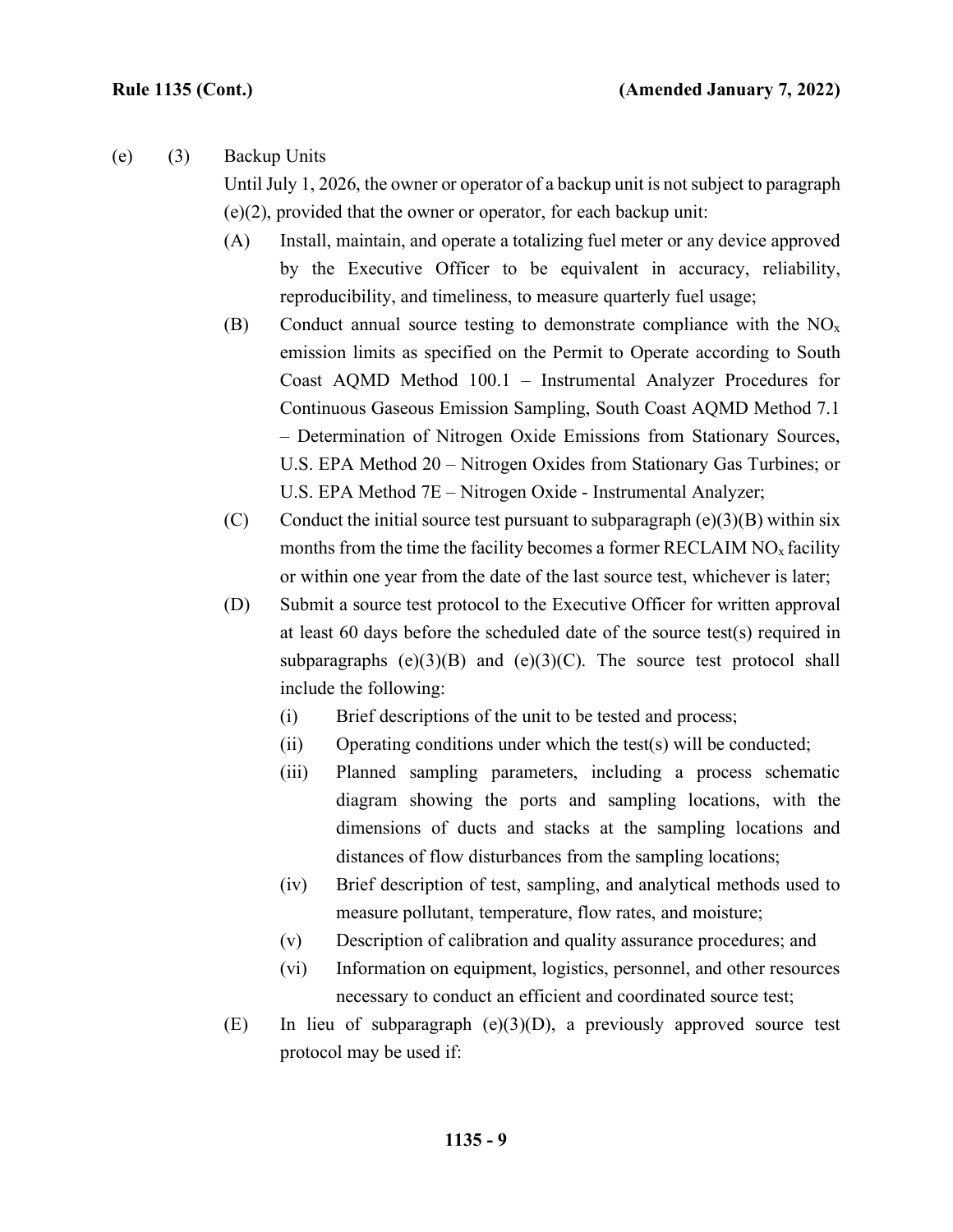- (e) (3) (E) (i) The unit has not been altered in a manner that requires a permit modification;
	- (ii) The permit emission factors or concentration limits or equipmentspecific or category-specific emission rates have not changed since the previous test;
	- (iii) The approved source test protocol is representative of the operation and configuration of the unit;
	- (iv) The approved source test protocol meets the requirements in clauses  $(e)(3)(D)(i)$  through  $(e)(3)(D)(vi)$ ; and
	- (v) The approved source test protocol references the test method(s) required in subparagraph  $(e)(3)(B)$ ;
	- (F) Submit a report of quarterly  $NO<sub>x</sub>$  mass emissions to the Executive Officer, using a format approved by the South Coast AQMD, as calculated using the emission factor specified in the Permit to Operate within 30 days after the end of the first three quarters and 60 days after the end of the fourth quarter of a compliance year;
	- (G) Tune-up once a year to manufacturer's specifications;
	- (H) Maintain the following records on-site for five years and make this information available to South Coast AQMD upon request:
		- (i) Data collected and calibration records from the totalizing fuel meter or the Executive Officer-approved device as required by subparagraph  $(e)(3)(A);$
		- (ii) Source test protocols and reports as required by subparagraphs (e)(3)(B) and (e)(3)(D) or (e)(3)(E);
		- (iii) Quarterly  $NO<sub>x</sub>$  mass emission reports as required by subparagraph (e)(3)(F), including data used to calculate the  $NO<sub>x</sub>$  mass emissions; and
		- (iv) Record of each tune-up as required by subparagraph  $(e)(3)(G)$ ; and
	- (I) Within six months of becoming a former RECLAIM  $NO<sub>x</sub>$  facility, submit a permit application that limits total annual operation time to no more than 1,300 hours per calendar year.
	- (4) City of Glendale

The City of Glendale or any of its successors shall demonstrate compliance with paragraph (d)(6) and calculate  $NO_x$  emission rate in pounds of  $NO_x$  per net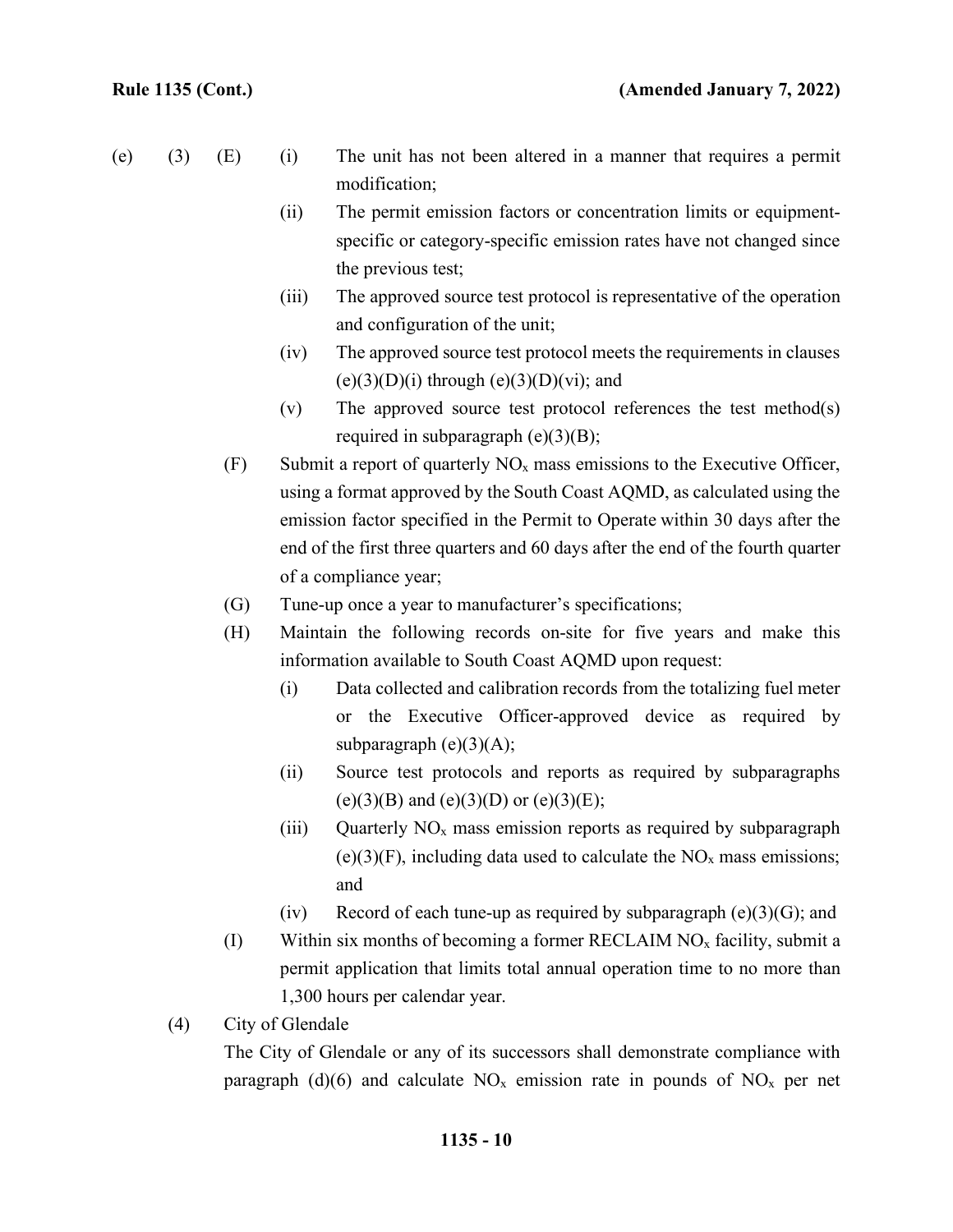Megawatt-Hour or  $NO_x$  emission cap in pounds of  $NO_x$  per day and tons of  $NO_x$ per calendar year as established in their approved Continuous Emission Monitoring System (CEMS) Plan.

(e) (5) Diesel Internal Combustion Engines

The owner or operator of each diesel internal combustion engine electric generating unit shall comply with the following provisions:

- (A) Demonstrate compliance with the carbon monoxide and volatile organic compound emissions limits of this rule pursuant to South Coast AQMD Rule 1110.2 – Emissions from Gaseous- and Liquid-Fueled Engines subdivisions (f) – Monitoring, Testing, Recordkeeping and Reporting and (g) – Test Methods;
- (B) Conduct yearly source test for particulate matter emissions according to South Coast AQMD Method 5.1 – Determination of Particulate Matter Emissions from Stationary Sources Using a Wet Impingement Train or South Coast AQMD Method 5.2 – Determination of Particulate Matter Emissions from Stationary Sources Using Heated Probe and Filter to demonstrate compliance with the particulate matter emission limit. The yearly emission limit shall be defined as a period of 12 consecutive months determined on a rolling basis with a new 12-month period beginning on the first day of each calendar month;
- (C) Submit a source test protocol to the Executive Officer for written approval at least 60 days before the scheduled date of the source test(s) required in subparagraph  $(e)(5)(B)$ . The source test protocol shall include the information specified in clauses (e)(3)(D)(i) through (e)(3)(D)(vi); and
- (D) In lieu of subparagraph (e)(5)(C), a previously approved source test protocol may be used if the approved source test protocol meets all the criteria specified in clauses (e)(3)(E)(i) through (e)(3)(E)(v).
- (6) Catalytic and Non-Catalytic Control Devices with Ammonia Injection
	- (A) The owner or operator of each electric generating unit with a catalytic or non-catalytic control device with ammonia injection shall conduct quarterly source tests to demonstrate compliance with the ammonia emission limit specified in the Permit to Operate according to South Coast AQMD Method 207.1 – Determination of Ammonia Emissions from Stationary Sources during the first 12 months of operation of the electric generating unit with a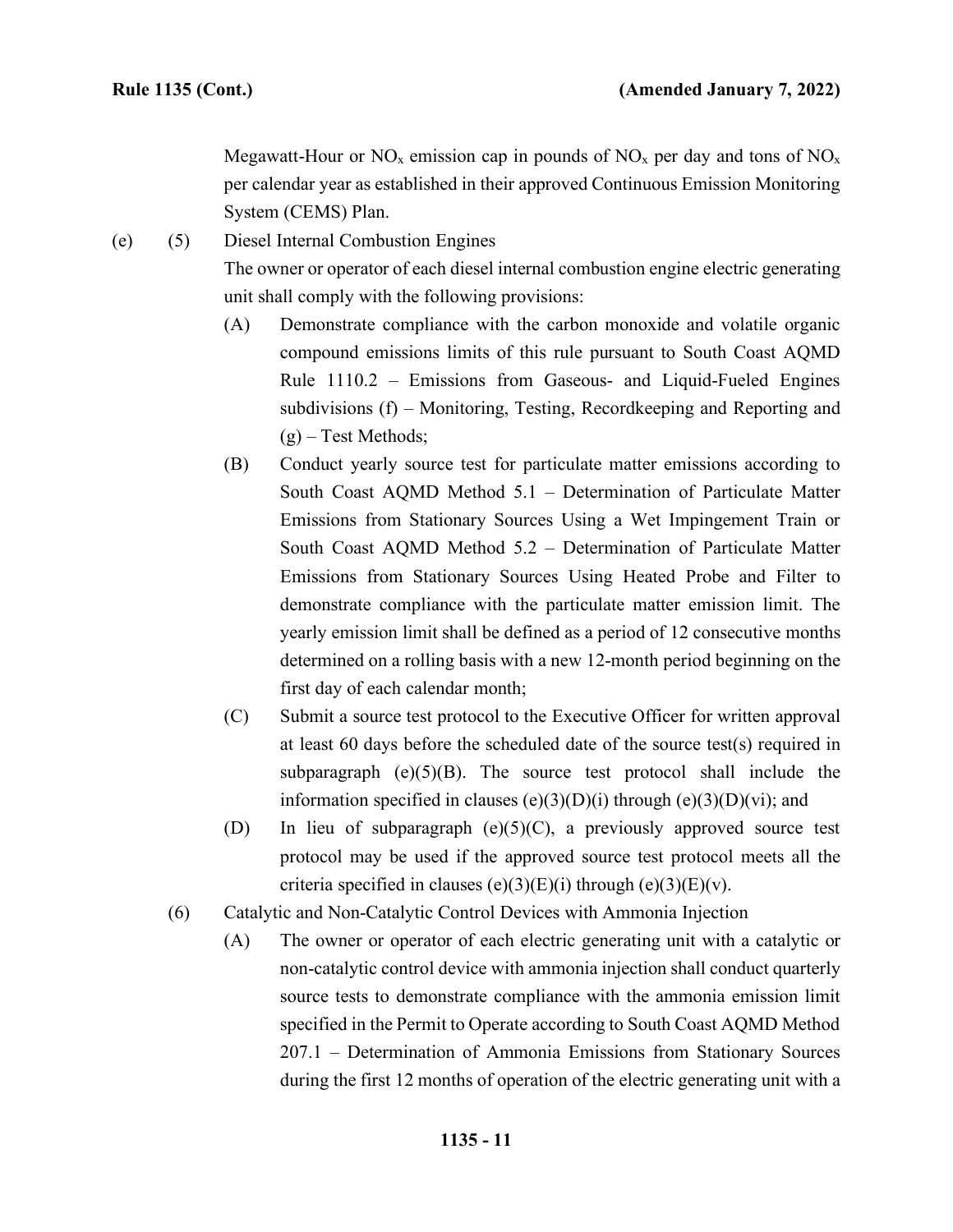catalytic or non-catalytic control device with ammonia injection and annually thereafter when four consecutive quarterly source tests demonstrate compliance with the ammonia emission limit specified in the Permit to Operate. If an annual test is failed, the owner or operator shall conduct four consecutive quarterly source tests to demonstrate compliance with the ammonia emission limit specified in the Permit to Operate prior to resuming annual source tests.

- (e) (6) (B) In lieu of complying with subparagraph (e)(6)(A), the owner or operator of an electric generating unit with a catalytic or non-catalytic control device with ammonia injection may utilize ammonia CEMS certified under an approved South Coast AQMD protocol to demonstrate compliance with the ammonia emission limit specified in the Permit to Operate.
	- (7) The owner or operator of each former RECLAIM  $NO<sub>x</sub>$  facility and non-RECLAIM  $NO<sub>x</sub>$  facility shall maintain information pursuant to this subdivision at the facility for a period of five years, except that all data gathered or computed for intervals of less than 15 minutes shall be maintained for a minimum of 48 hours, and made available to South Coast AQMD upon request.
	- (8) Operations Recordkeeping

The owner or operator of each former RECLAIM  $NO<sub>x</sub>$  facility and non-RECLAIM  $NO<sub>x</sub>$  facility shall maintain records, on a daily basis, for the following parameter(s) or item(s):

- (A) Time and duration of startups and shutdowns;
- (B) Total hours of operation;
- (C) Quantity of fuel consumption;
- (D) Cumulative hours of operation to date for the calendar year;
- (E) Megawatt-hours of electricity produced; and
- (F) Net megawatt-hours electricity produced.
- (f) Use of Liquid Petroleum Fuel
	- (1) Force Majeure Natural Gas Curtailment

The owner or operator of an electric generating unit shall not be subject to the  $NO<sub>x</sub>$ emissions limits specified in subdivision (d) during force majeure natural gas curtailment when the use of liquid petroleum fuel is required and the electric generating unit may burn liquid petroleum fuel, provided that: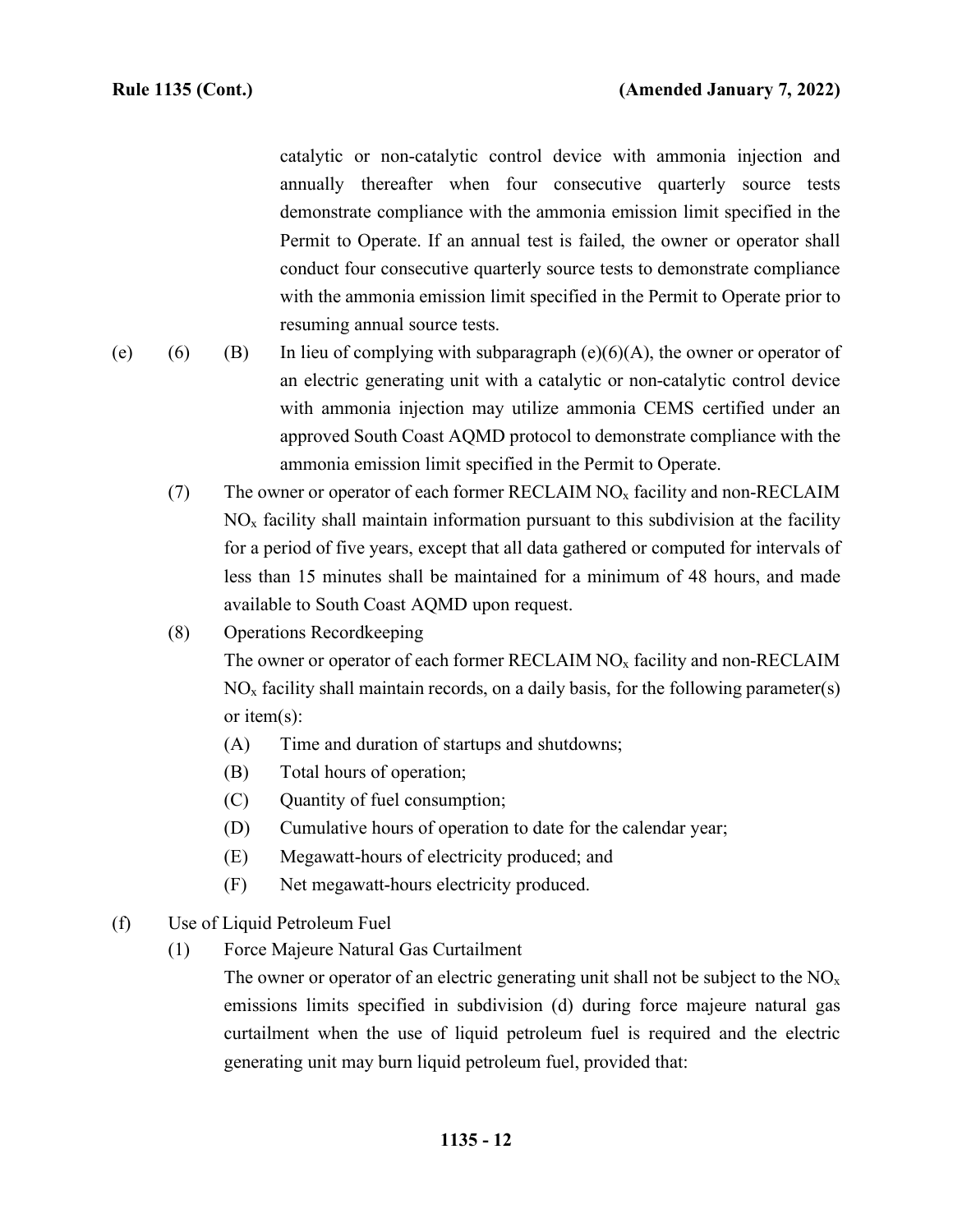- $(f)$  (1) (A) Within 15 days of each occurrence, the owner or operator of each electricity generating facility submits an affidavit signed by a corporate officer affirming that liquid petroleum fuel was burned due to force majeure natural gas curtailment; and
	- (B) Each electric generating unit, when it burns liquid petroleum fuel, emits  $NO<sub>x</sub>$  at no more than the applicable unit-specific liquid petroleum fuel  $NO<sub>x</sub>$ emission limit specified in the Permit to Operate.
	- (2) Distillate Fuel Oil Readiness Testing The owner or operator of an electric generating unit shall not be subject to the  $NO<sub>x</sub>$ emissions limits specified in subdivision (d) during distillate fuel oil readiness testing and the electric generating unit may burn liquid petroleum fuel, provided that:
		- (A) Distillate fuel oil readiness testing does not exceed 60 minutes per week;
		- (B) Each electric generating unit, when it burns liquid petroleum fuel, emits  $NO<sub>x</sub>$  at no more than the applicable unit-specific liquid petroleum fuel  $NO<sub>x</sub>$ emission limit specified in the Permit to Operate;
		- (C) The owner or operator conducts distillate fuel oil readiness testing only after the equipment has reached the emission limits specified in paragraph  $(d)(1)$ while firing on natural gas and no later than 60 minutes after achieving emission limits specified in paragraph  $(d)(1)$  while firing on natural gas; and
		- (D) Each distillate fuel oil readiness test commences with the equipment switching from natural gas to liquid petroleum fuel and concludes with the equipment switching from liquid petroleum fuel to natural gas.
	- (3) Source Testing and Fuel Flow Meter Calibration

The owner or operator of an electric generating unit shall not be subject to the  $NO<sub>x</sub>$ emission limits specified in subdivision (d) when it burns liquid petroleum fuel during emissions source testing or annual fuel flow meter calibration, and the electric generating unit may burn liquid petroleum fuel for emissions source testing or annual fuel flow meter calibration as specified by South Coast AQMD rules or the Permit to Operate, including initial certifications of CEMS and semi-annual Relative Accuracy Test Audits (RATAs). The owner or operator shall only conduct RATA tests and annual fuel flow calibration concurrently with distillate fuel oil readiness testing or during force majeure natural gas curtailment when the use of liquid petroleum fuel is required.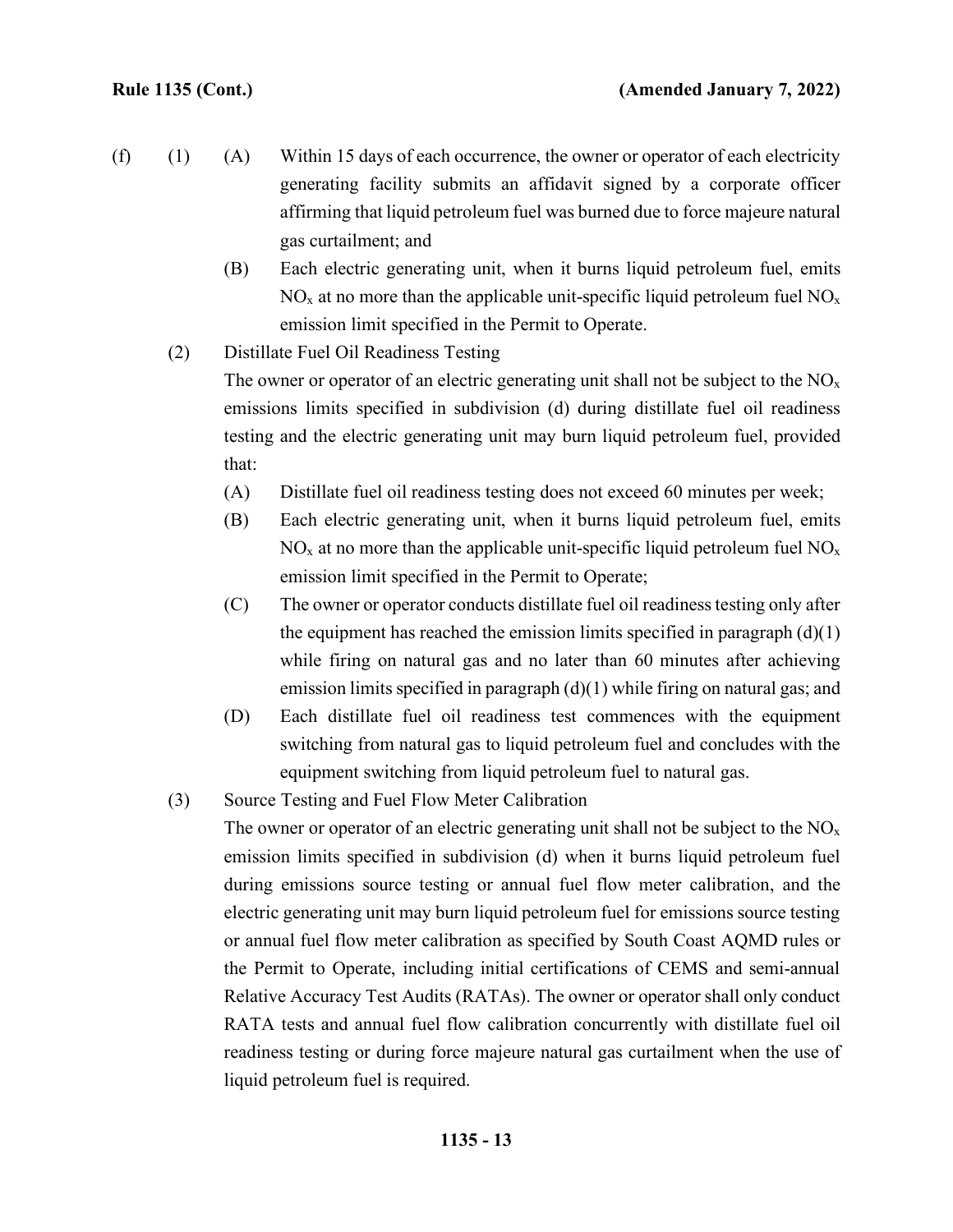- (g) Exemptions
	- (1) Combined Cycle Gas Turbines

The owner or operator of a combined cycle gas turbine installed prior to November 2, 2018 shall not be subject to paragraph (d)(1) for that combined cycle gas turbine, provided that:

- (A) The Permit to Operate as of November 2, 2018 includes a condition limiting the  $NO<sub>x</sub>$  concentration to 2.5 ppmv  $NO<sub>x</sub>$  or less averaged over 60 minutes at 15 percent oxygen on a dry basis; and
- (B) The  $NO<sub>x</sub>$  and ammonia limits, averaging times, and startup, shutdown, and, if applicable, tuning requirements specified on the Permit to Operate as of November 2, 2018 are retained.
- (2) Once-Through-Cooling Electric Generating Units to Be Retired Until December 31, 2029, the owner or operator of an electric generating unit subject to the Clean Water Act Section 316(b) shall not be subject to paragraph  $(d)(1)$  for that electric generating unit, provided that:
	- (A) The owner or operator retires the electric generating unit on or before the compliance date set forth in Table 1 of Section 2(B) of the State Water Resources Control Board's Statewide Water Quality Control Policy on the Use of Coastal Estuarine Waters for Power Plant Cooling (Once-Through-Cooling Policy) implementing Section 316(b) of the Clean Water Act;
	- (B) The  $NO<sub>x</sub>$  and ammonia limits, averaging times, and startup, shutdown, and, if applicable, tuning requirements specified on the Permit to Operate as of November 2, 2018 are retained;
	- (C) On or before January 1, 2023, the owner or operator notifies South Coast AQMD of the compliance dates set forth in Table 1 of Section 2(B) of the Once-Through-Cooling Policy; and
	- (D) Within 3 months of approval of an extension of the compliance date set forth in Table 1 of Section 2(B) of the Once-Through-Cooling Policy, the owner or operator notifies South Coast AQMD of the extension. This extension is not applicable to facilities that have utilized the Modeling and Offset Exemptions in Rule  $1304$  – Exemptions paragraph (a)(2) and the associated replacement electric generating unit is in operation.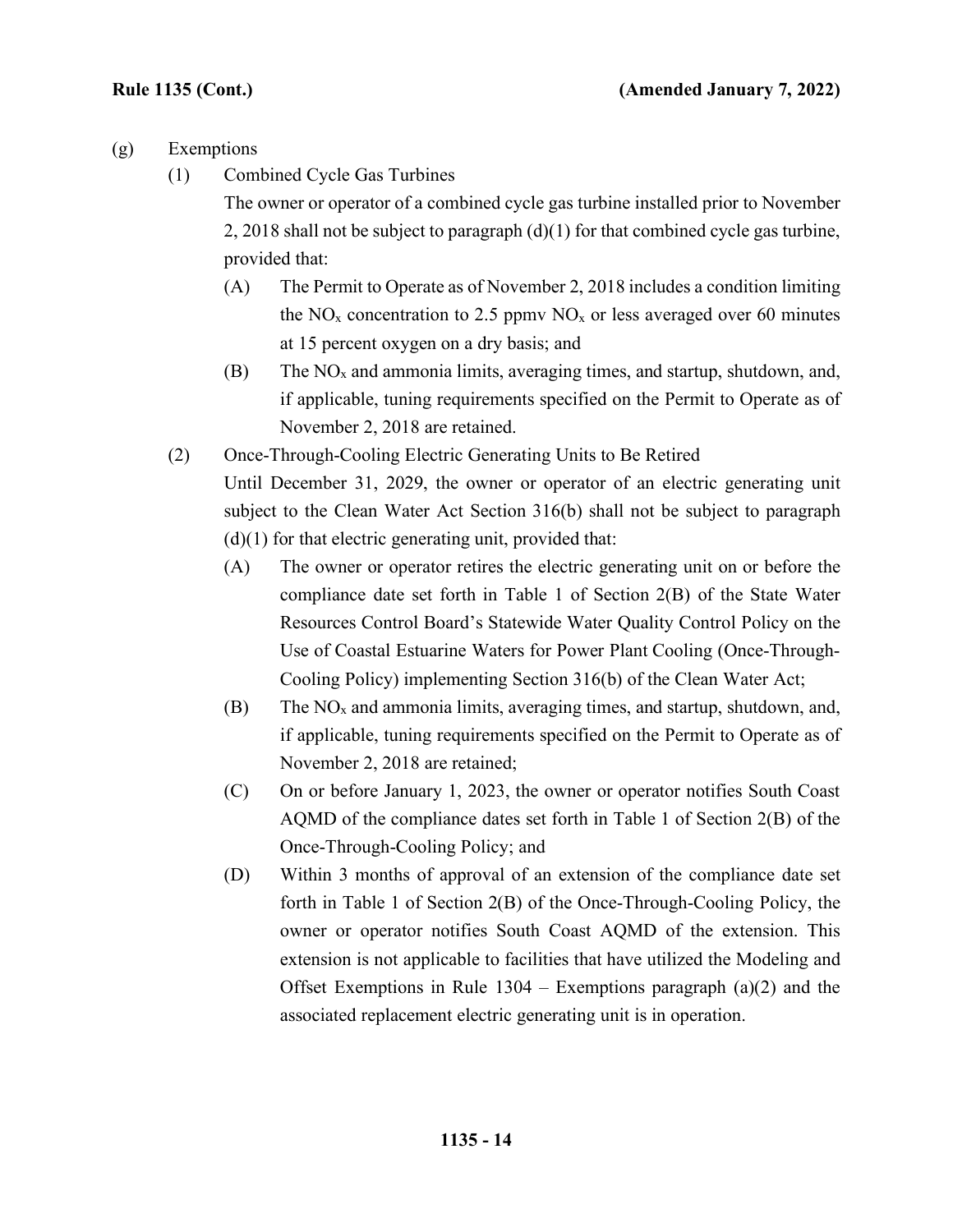- (g) (3) Diesel Internal Combustion Engines The owner or operator of a diesel internal combustion engine installed prior to November 2, 2018 shall not be subject to paragraph (d)(3) for that diesel internal combustion engine provided that: (A) The Permit to Operate as of November 2, 2018 includes a condition limiting
	- the  $NO<sub>x</sub>$  concentration to 51 ppmv  $NO<sub>x</sub>$  or less averaged over 60 minutes at 15 percent oxygen on a dry basis; and
	- (B) The  $NO<sub>x</sub>$ , ammonia, carbon monoxide, volatile organic compounds, and particulate matter limits, averaging times, and startup and shutdown requirements specified on the Permit to Operate as of November 2, 2018 are retained.
	- (4) Low-Use
		- (A) Gas Turbines

The owner or operator of a gas turbine installed prior to November 2, 2018 shall not be subject to emissions limits specified under paragraph  $(d)(1)$  for that gas turbine, provided that the gas turbine:

- (i) Maintains an annual capacity factor of less than twenty-five percent each calendar year;
- (ii) Maintains an annual capacity factor of less than ten percent averaged over three consecutive calendar years on a rolling basis; and
- (iii) Retains the  $NO<sub>x</sub>$  and ammonia limits, averaging times, and startup, shutdown, and, if applicable, tuning requirements specified on the Permit to Operate as of November 2, 2018.
- (B) Boilers

The owner or operator of a boiler installed prior to November 2, 2018 shall not be subject to paragraph  $(d)(1)$  for that boiler, provided that the boiler:

- (i) Maintains an annual capacity factor of less than two-and-one-half percent each calendar year;
- (ii) Maintains an annual capacity factor of less than one percent averaged over three consecutive calendar years on a rolling basis; and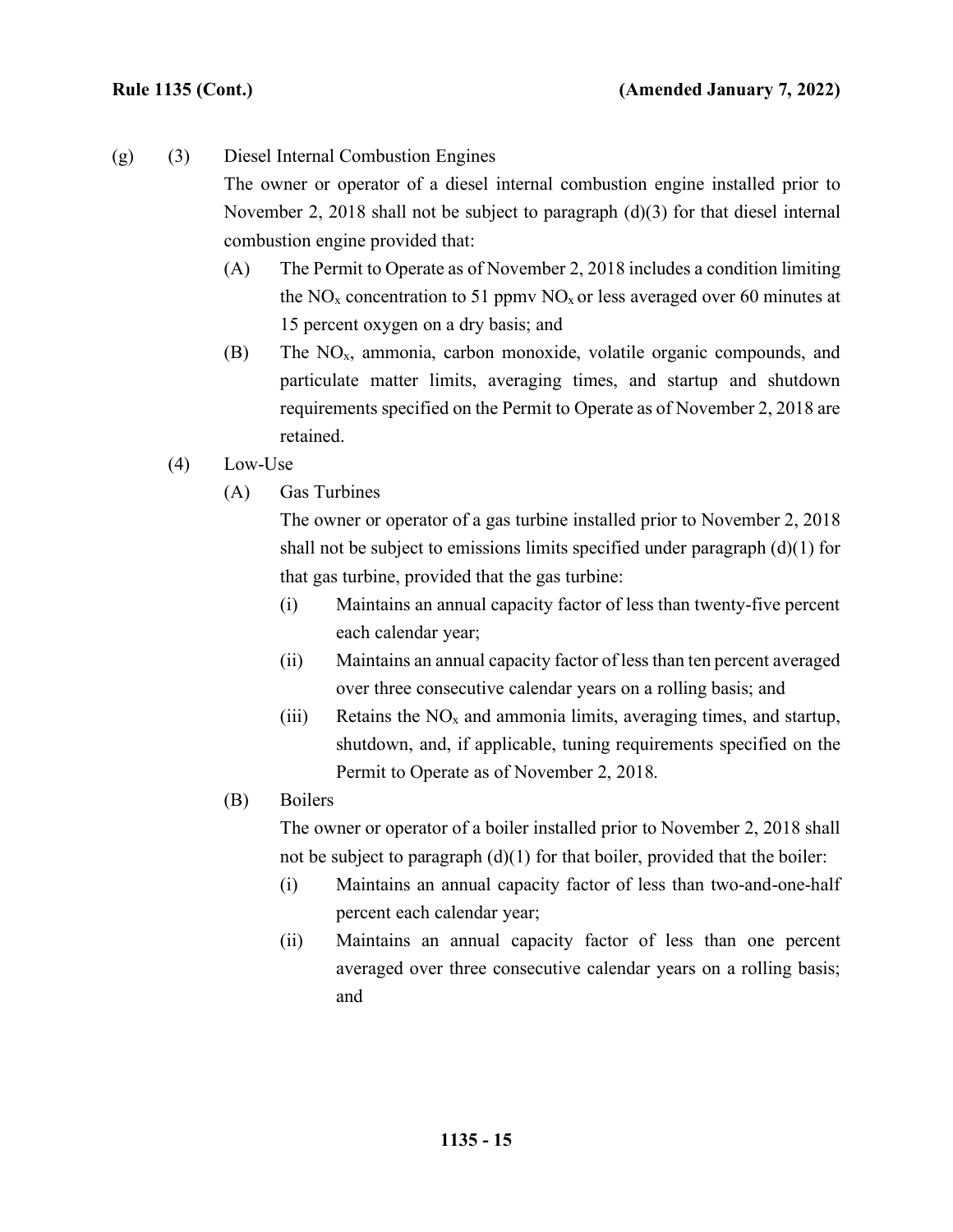- (g) (4) (B) (iii) Retains the  $NO<sub>x</sub>$  and ammonia limits, averaging times, and startup and shutdown requirements specified on the Permit to Operate as of November 2, 2018.
	- (C) Initial Requirement for Low-Use Exemption The owner or operator of an electricity generating facility that elects the low-use exemption pursuant to subparagraph  $(g)(4)(A)$  or  $(g)(4)(B)$  for a gas turbine or boiler shall submit permit applications by July 1, 2022 for each electric generating unit requesting the change of permit conditions to incorporate the low-use exemption.
	- (D) Eligibility for Low-Use Exemption Eligibility of the low-use exemption shall be determined annually for each electric generating unit and reported to the Executive Officer no later than March 1 following each reporting year.
	- (E) Exceedance of Low-Use Exemption
		- (i) If an electric generating unit with a low-use exemption pursuant to subparagraph  $(g)(4)(A)$  or  $(g)(4)(B)$  exceeds the annual or three year average annual capacity factor limit, such exceedance shall be a violation of this rule and the owner or operator of that electric generating unit is subject to issuance of a notice of violation each year there is an exceedance for each annual and/or three-year exceedance.
		- (ii) If an electric generating unit with a low-use exemption pursuant to subparagraph  $(g)(4)(A)$  or  $(g)(4)(B)$  exceeds the annual or threeyear average annual capacity factor limit, the owner or operator of that electric generating unit shall:
			- (A) Within six months of the date of reported exceedance of subparagraph  $(g)(4)(A)$  or  $(g)(4)(B)$ , submit complete permit applications to repower, retrofit, or retire that electric generating unit;
			- (B) Submit a CEMS Plan within six months from the date of complete permit application submittal pursuant to subclause  $(g)(4)(E)(ii)(A);$  and
			- (C) Not operate that electric generating unit in a manner that exceeds the emissions limits listed in Table I after two years